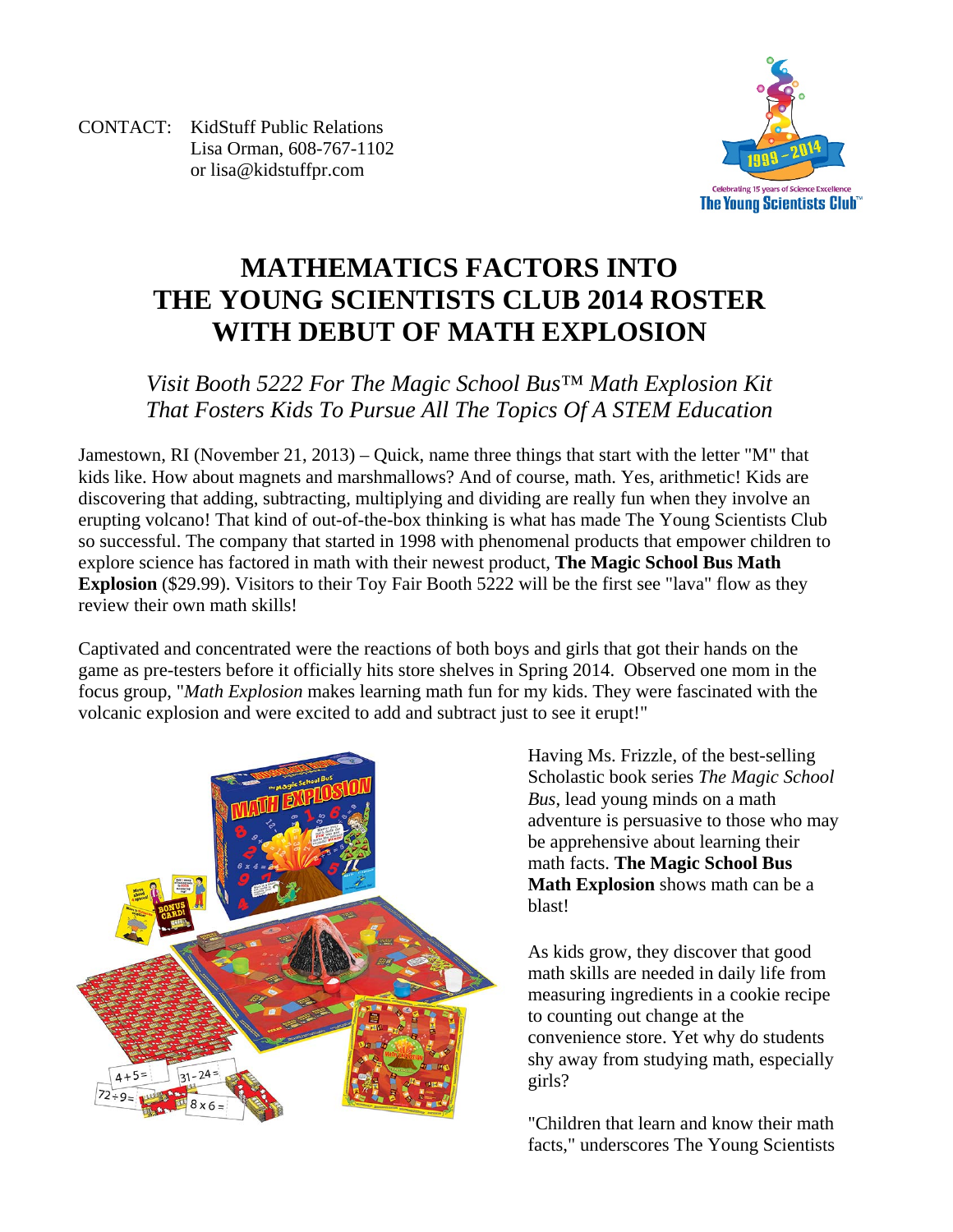Club President and Founder Esther Novis, "are more successful in the math and science fields throughout their school career, whether it is middle school, high school, or college. *Math Explosion*, like all of our other products, has been designed to be gender neutral as we want to encourage both boys and girls to play the game and get better and faster at their math skills."

Now that STEM -- Science, Technology, Math & Engineering -- classes are the new roadmap in schools, kids are expected to have mastered basic skills. Having a game like *Math Explosion* will



bring the enthusiasm for learning into the home and the classroom for youngsters as early as age 5.

"My goal in partnering again with The Magic School Bus," reveals Novis, "is that Science and Math are so closely related. I want to help develop the stronger math fact skills that in turn, will increase both the confidence and the desire for learning math and science. As a result, more boys and girls will want to go into the STEM fields.

To make this math game more appealing, The Young Scientists Club sprinkled fun volcano facts all around the borders of the board game. The lava -- baking soda and vinegar -- is the "prize" (i.e. incentive) for students correctly answering the math questions! Pavlov would be pleased!

### **The Magic School Bus Math Explosion • Ages 5+ • \$29.99**

Hop on board with Ms. Frizzle and discover science and math in an entertaining game for all ages. Players are able to customize math facts with a math fact creator so that any age can play, from kindergarten to middle school. The goal is to be the first player to explode the volcano by getting your math facts correct! How? A two-sided laminated game board includes both a speedy and extended game, fascinating volcano facts in the border, a volcano for the explosions, a bowl to catch the volcanic "lava," and colorful measuring cups as game pieces! Also included in the kit are bonus cards, printable math fact sheets plus an on-line math creator for unlimited math facts. Wahoo!

Of course mixing baking soda and vinegar with explosive results appeals to all kids, no matter their age. And that's the point of all The Young Scientist Club products. It's youngsters that counsel the company, now celebrating its 15th anniversary (1998-2014). As with most products the company manufactures and introduces to the retail marketplace, *Math Explosion* was first tested and refined at the company's summer science camp for kids.

Discover the entire line of games and kits created for young minds at their informative website, www.TheYoungScientistsClub.com. While online, click on the various videos of Ms. Frizzle exploring current science kits. As she likes to say, "it's time to burn rubber and discover!"

#### **ABOUT THE YOUNG SCIENTISTS CLUB**

Esther Novis, a mother of five and a former Harvard-trained biologist, started The Young Scientists Club 15 years ago as a summer science camp for her then 5-year-old son. Friends from other parts of the country told Novis they wanted to duplicate her concept and the idea for a science subscription service was born! The subscription kits are now mailed monthly to thousands of children around the world and the company's retail kits are sold in hundreds of specialty stores. In addition to developing new products for The Young Scientists Club, this wise mom has many years of experience teaching